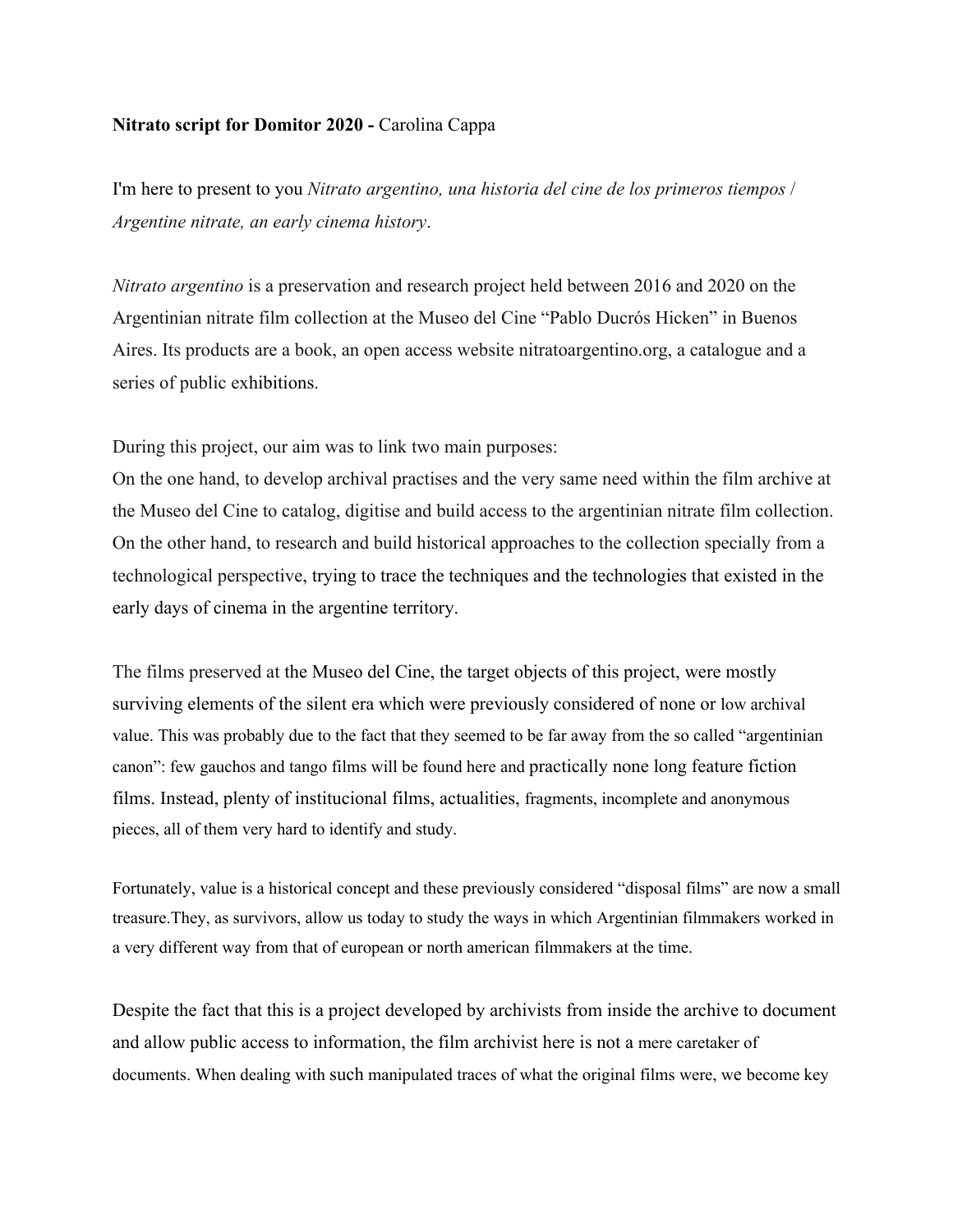figures in the interpretation of the documents. The research side of *Nitrato argentino* was meant to be an aid for the identification of these previously unknown or "lost films".

Our research topics focused on technology and techniques developed in Argentina, arguing that early cinema in Argentina had a slightly different development than those of north american or european countries. It could be said that it had something to do with the worldwide position in which Argentina was placed during the first years of the 20th century as an agricultural and livestock supplier of raw materials for european markets. This economic dependency was also cultural and, in the case of the early cinema, it created an unstable, precarious and semi-professional environment for filmmaking.

Several aspects made the Argentinian context different. First, there was no invention but appropriation. Film equipment arrived in ships from Europe as a consequence of adventurous and indeed rich travellers, who usually came back with a camera, some raw stock and several film prints acquired for small market distribution. Certain imitations can be found in early representations, such as this beautiful film on the workers leaving a cigarette factory. This is our oldest registry in the catalogue and the front cover we've chosen for our book.

Soon, the first film production companies emerged as laboratories initially installed to shoot the spanish-language intertitles for the films that came in the ships. It is the case of this glorious pathecolor film, Una serpiente inofensiva, la culebra, made by Pathe Freres in 1914 and distributed in Argentina by Max Glucksmann, one of the first laboratories to settle down in Buenos Aires. This film belongs to the collection of Colegio Nacional Buenos Aires, one of the most prestigious educational institutions at that time and nowadays too. This series of Pathe Freres films distributed with spanish language intertitles in Argentina is composed by a total of other 10 similar scientific films.

By the end of the first world war, two main economic perspectives soon emerged in the newlyborn argentinian film market: to invest in distributing foreing films or to invest in local small filmmaking. It was only between these two outlooks that an argentinian film industry was thought. It never existed the real opportunity to build a formal and strong studio system that would allow continuous local film production.